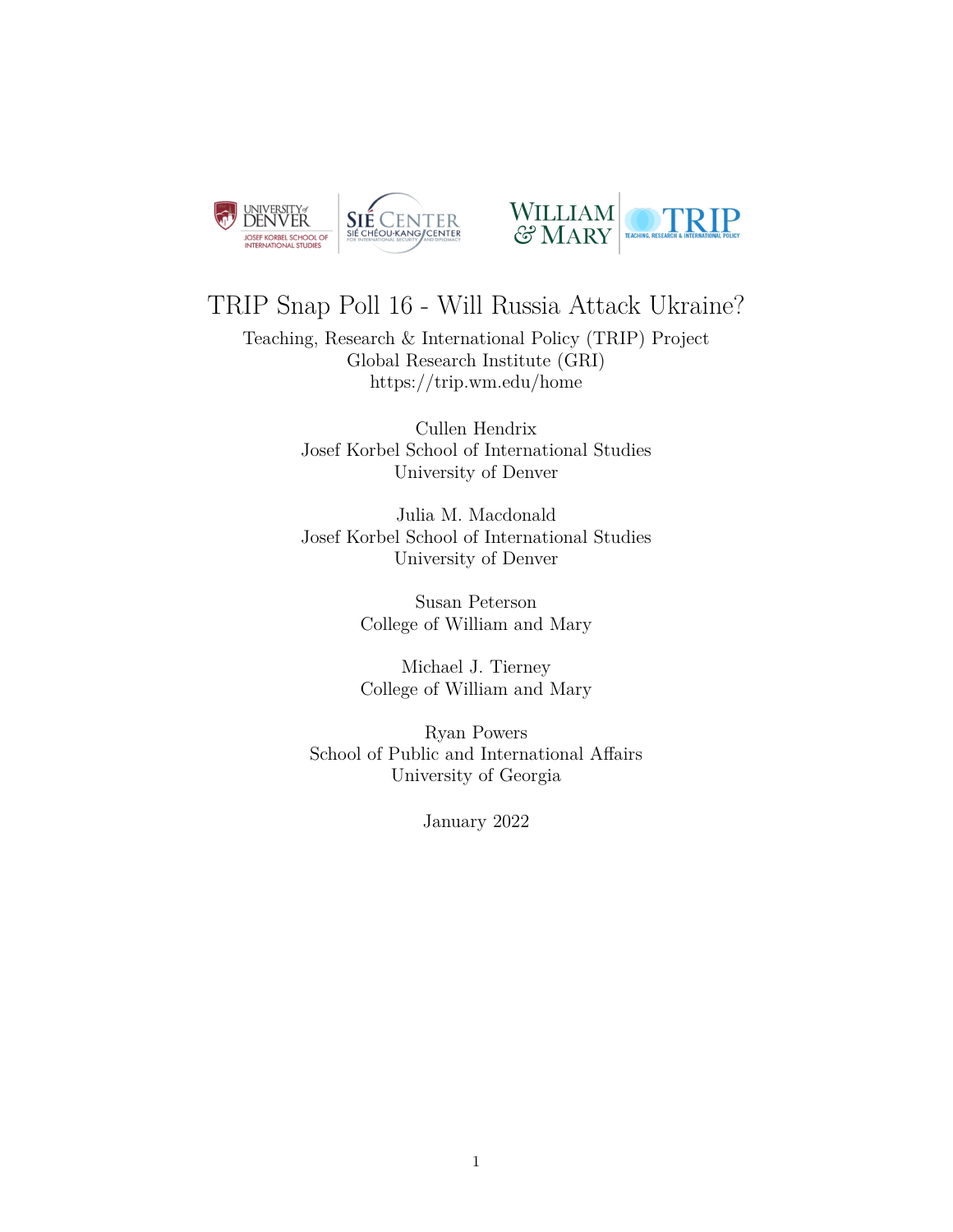### **Introduction**

We are pleased to share partial results of the 16th Teaching, Research and International Policy (TRIP) Snap Poll, fielded with the support of the Carnegie Corporation of New York, and in collaboration with the Sié Center for International Security and Diplomacy at the University of Denver's Josef Korbel School of International Studies. Our polls provide real-time data in the wake of significant policy proposals, during international crises, and on emerging foreign policy debates.

## **Methodology**

We attempted to contact all international relations (IR) scholars in the United States. We define IR scholars as individuals who are employed at a college or university in a political science department or professional school and who teach or conduct research on issues that cross international borders. The poll was open December 16 of 2021, and is still on the field.

Data contacts: Irene Entringer Garcia Blanes. Email: [irsurvey@wm.edu](mailto:irsurvey@wm.edu)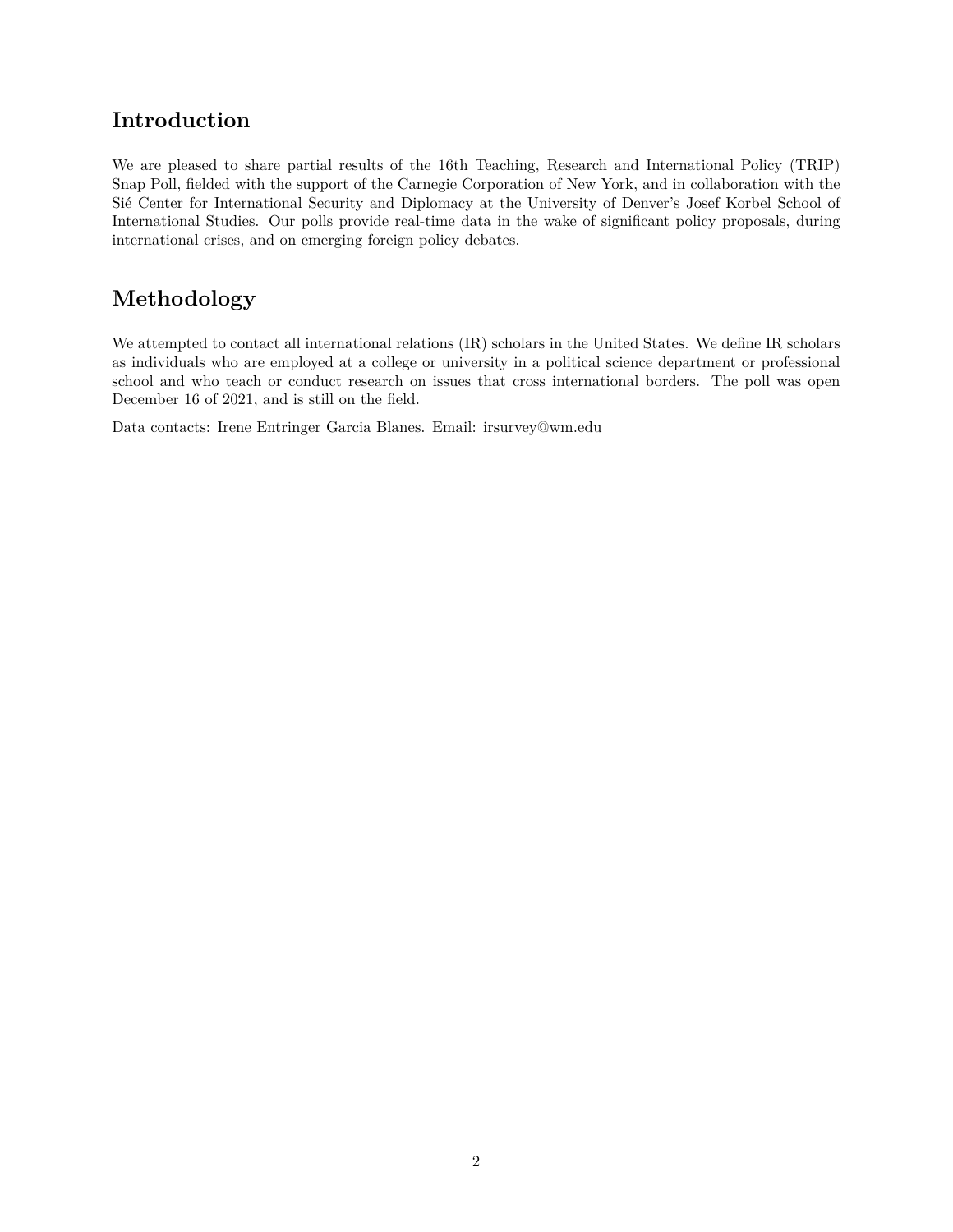### **Results**

Respondents were asked to put their personal political views aside and use their expert knowledge of politics, foreign policy, or international relations as they reflected on these questions.

### **Experiment: Russia and Ukraine | China and Taiwan**

52.85% of respondents answered two questions on Russia and Ukraine, and 47.15% of respondents answered two questions on China and Taiwan

|        |     | Country Count Percentage $(\%)$ |
|--------|-----|---------------------------------|
| China  | 323 | 47.15                           |
| Russia | 362 | 52.85                           |
| Total  | 685 | 100.00                          |

Table 1: Respondents by Treatment

### **Russia and Ukraine**

Table 2: In the next year, will Russia use military force against Ukrainian military forces or additional parts of the territory of Ukraine where it is not currently operating?

|             |     | Response option Count Valid percentage |
|-------------|-----|----------------------------------------|
| Yes         | 203 | 56.08%                                 |
| $\rm No$    | 73  | 20.17\%                                |
| Do not know | 86  | 23.76%                                 |
| Total       | 362 | 100.00%                                |

Table 3: In the next year, will Russia use military force against Ukrainian military forces or additional parts of the territory of Ukraine where it is not currently operating? By paradigm

| Response option | Yes           | Nο            | Do not know  | Total          |
|-----------------|---------------|---------------|--------------|----------------|
| Constructivism  | $29(56.9\%)$  | $13(25.5\%)$  | $9(17.6\%)$  | 51 $(100.0\%)$ |
| English school  | $0(0.0\%)$    | $1(25.0\%)$   | $3(75.0\%)$  | $4(100.0\%)$   |
| Feminism        | $3(50.0\%)$   | $0(0.0\%)$    | $3(50.0\%)$  | 6 $(100.0\%)$  |
| Liberalism      | $22(71.0\%)$  | $4(12.9\%)$   | $5(16.1\%)$  | 31 $(100.0\%)$ |
| Marxism         | $3(33.3\%)$   | $3(33.3\%)$   | $3(33.3\%)$  | $9(100.0\%)$   |
| Realism         | $36(64.3\%)$  | $7(12.5\%)$   | $13(23.2\%)$ | 56 (100.0%)    |
| Other           | $4(50.0\%)$   | $2(25.0\%)$   | $2(25.0\%)$  | $8(100.0\%)$   |
| Do not use      | 51 $(56.7\%)$ | $21(23.3\%)$  | $18(20.0\%)$ | $90(100.0\%)$  |
| Total           | 148 (58.0%)   | 51 $(20.0\%)$ | 56 (22.0%)   | 255 (100.0%)   |
|                 |               |               |              |                |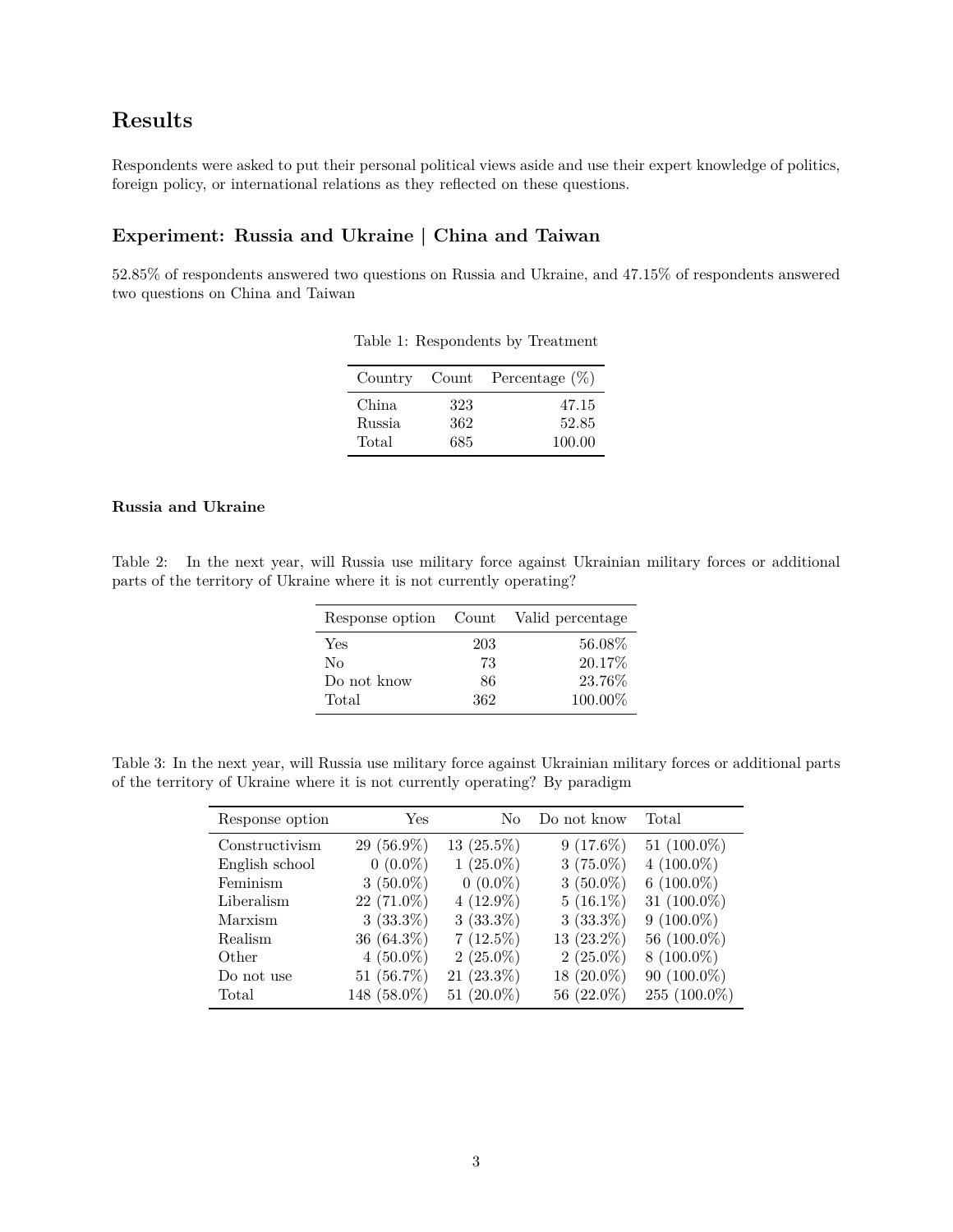| Response option      | Yes            | No.           | Do not know   | Total           |
|----------------------|----------------|---------------|---------------|-----------------|
| Female               | 69 $(60.5\%)$  | $17(14.9\%)$  | $28(24.6\%)$  | 114 $(100.0\%)$ |
| Male                 | 129 $(55.1\%)$ | 51 $(21.8\%)$ | 54 $(23.1\%)$ | 234 (100.0%)    |
| Non-binary or other  | $0(0.0\%)$     | $1(33.3\%)$   | $2(66.7\%)$   | $3(100.0\%)$    |
| Prefer not to answer | $1(33.3\%)$    | $1(33.3\%)$   | $1(33.3\%)$   | $3(100.0\%)$    |
| Total                | 199 (56.2%)    | $70(19.8\%)$  | 85 (24.0%)    | 354 (100.0%)    |

Table 4: In the next year, will Russia use military force against Ukrainian military forces or additional parts of the territory of Ukraine where it is not currently operating? By gender

Table 5: In the next year, will Russia use military force against Ukrainian military forces or additional parts of the territory of Ukraine where it is not currently operating? By age

| Response option | $\operatorname{Yes}$ | No            | Do not know   | Total          |
|-----------------|----------------------|---------------|---------------|----------------|
| 18-24           | $0(-)$               | $0(-)$        | $(0 (-)$      | $0(100.0\%)$   |
| 25-35           | $7(58.3\%)$          | $1(8.3\%)$    | $4(33.3\%)$   | $12(100.0\%)$  |
| 36-45           | $50(52.1\%)$         | $20(20.8\%)$  | $26(27.1\%)$  | $96(100.0\%)$  |
| $46 - 55$       | 66 (71.7%)           | 13 $(14.1\%)$ | 13 $(14.1\%)$ | $92(100.0\%)$  |
| 56-65           | 51 $(55.4\%)$        | $21(22.8\%)$  | $20(21.7\%)$  | $92(100.0\%)$  |
| $66+$           | $20(37.0\%)$         | $15(27.8\%)$  | 19 $(35.2\%)$ | 54 $(100.0\%)$ |
| Total           | 194 (56.1%)          | $70(20.2\%)$  | 82 (23.7%)    | 346 (100.0%)   |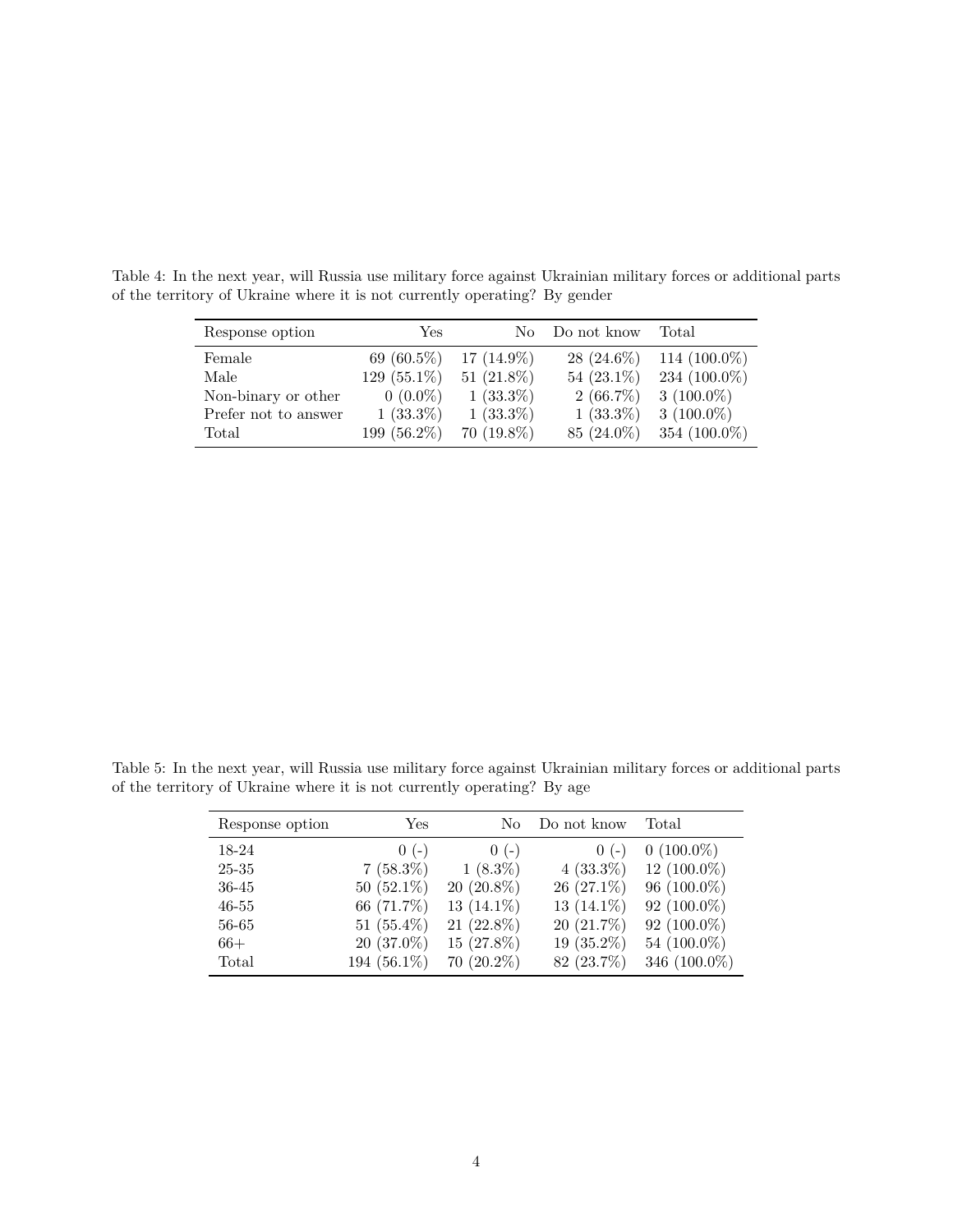| Response option               | Yes.          | No.           | Do not know   | Total           |
|-------------------------------|---------------|---------------|---------------|-----------------|
| International/Global Security | $96(62.3\%)$  | 33 $(21.4\%)$ | $25(16.2\%)$  | $154(100.0\%)$  |
| Other                         | 94 $(51.4\%)$ | 36 $(19.7\%)$ | 53 $(29.0\%)$ | 183 $(100.0\%)$ |
| I am not an IR scholar        | 13 $(54.2\%)$ | $4(16.7\%)$   | $7(29.2\%)$   | 24 $(100.0\%)$  |
| No data                       | $0(0.0\%)$    | $0(0.0\%)$    | $1(100.0\%)$  | $1(100.0\%)$    |
| Total                         | $203(56.1\%)$ | $73(20.2\%)$  | 86 (23.8%)    | 362 $(100.0\%)$ |

Table 6: In the next year, will Russia use military force against Ukrainian military forces or additional parts of the territory of Ukraine where it is not currently operating? By area of expertise

Table 7: In the next year, will Russia use military force against Ukrainian military forces or additional parts of the territory of Ukraine where it is not currently operating? By region of expertise

| Response option                                          | Yes           | No.          | Do not know   | Total          |
|----------------------------------------------------------|---------------|--------------|---------------|----------------|
| Central and Eastern Europe or Russia/Former Soviet Union | $36(60.0\%)$  | $12(20.0\%)$ | $12(20.0\%)$  | $60(100.0\%)$  |
| Other                                                    | $114(57.6\%)$ | $40(20.2\%)$ | 44 $(22.2\%)$ | $198(100.0\%)$ |
| No data                                                  | $53(51.0\%)$  | $21(20.2\%)$ | $30(28.8\%)$  | $104(100.0\%)$ |
| Total                                                    | $203(56.1\%)$ | 73 (20.2%)   | 86 (23.8%)    | $362(100.0\%)$ |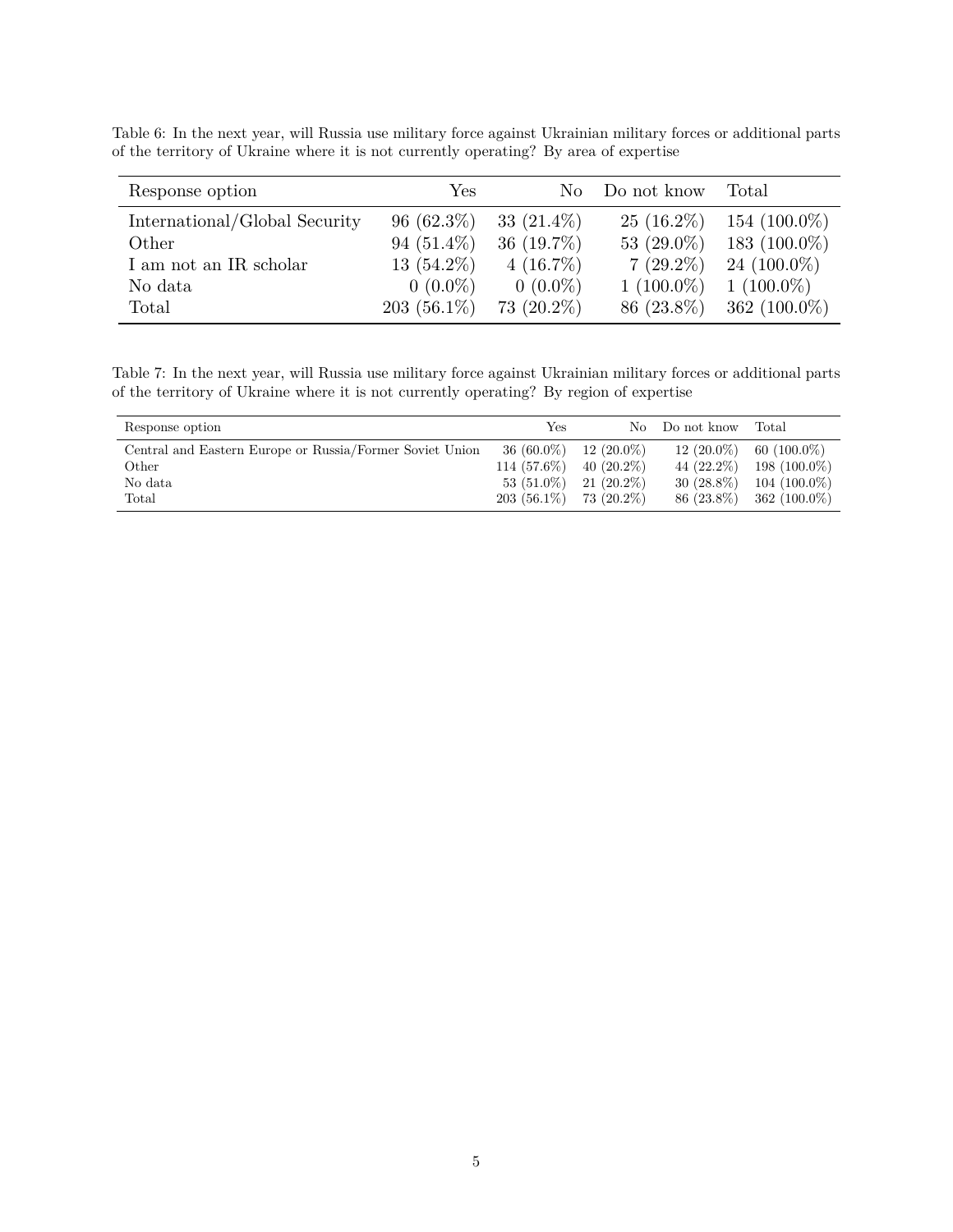| Response option                                                     | Count | Percentage |
|---------------------------------------------------------------------|-------|------------|
| Place sanctions on the Russian government and/or its leaders        | 318   | 89.83      |
| Deploy U.S. military forces to the region                           | 94    | 26.55      |
| Send additional arms and military supplies to Ukraine               | 258   | 72.88      |
| Initiate direct military operations against Russian military forces | 8     | 2.26       |
| Initiate cyber attacks against Russian military forces              | 146   | 41.24      |
| Formally guarantee the territorial integrity of Ukraine             | 78    | 22.03      |
| None of the above                                                   | 19    | 5.37       |
| Total                                                               | 921   |            |

Table 8: If Russia uses direct military force against Ukraine in the coming months, the United States should:

Table 9: If Russia uses direct military force against Ukraine in the coming months, the United States should: By paradigm

| Response option                                                     | Constructivism | English school    | Feminism             | Liberalism       | Marxism            | Realism        | Other      | Do not use    |
|---------------------------------------------------------------------|----------------|-------------------|----------------------|------------------|--------------------|----------------|------------|---------------|
| Place sanctions on the Russian government and/or its leaders        | 45 (90 %)      | $4(100\%)$        | 5 (100 %)            | 29 (93.55 %)     | 7 (77.78 %)        | $50(90.91\%)$  | 7 (87.5 %) | 83 (93.26 %)  |
| Deploy U.S. military forces to the region                           | 11 ( $22\%$ )  | 2 (50 %)          | $NA$ ( $NA$ $\%$ )   | $11(35.48\%)$    | $1(11.11\%)$       | $16(29.09\%)$  | 4 (50 %)   | 30 (33.71 %)  |
| Send additional arms and military supplies to Ukraine               | $28(56\%)$     | $4(100\%)$        | 5 (100 %)            | 26 (83.87 %)     | $2(22.22\%)$       | $45(81.82\%)$  | $6(75\%)$  | 70 (78.65 %)  |
| Initiate cyber attacks against Russian military forces              | $12(24\%)$     | $1(25\%)$         | $1(20\%)$            | 17 (54.84 %)     | $3(33.33\%)$       | 23 (41.82 %)   | $2(25\%)$  | 50 (56.18 %)  |
| Formally guarantee the territorial integrity of Ukraine             | 11 ( $22\%$ )  | $1(25\%)$         | 2 (40 %)             | 6 (19.35 $%$ )   | $1(11.11\%)$       | $7(12.73\%)$   | 3 (37.5 %) | $16(17.98\%)$ |
| None of the above                                                   | $3(6\%$        | $NA$ ( $NA$ %)    | $'$ NA $%$ )<br>NA ( | $(NA\%)$<br>NA ( | $2(22.22\%)$       | $'$ 7.27 $%$ ) | $(12.5\%)$ | $2(2.25\%)$   |
| Initiate direct military operations against Russian military forces | $NA$ ( $NA$ %) | NA (<br>$(NA \%)$ | $NA$ ( $NA$ $\%$ )   | 2 ( 6.45 %)      | $NA$ ( $NA$ $\%$ ) | $2(3.64\%)$    | $(12.5\%)$ | $2(2.25\%)$   |

Table 10: If Russia uses direct military force against Ukraine in the coming months, the United States should: By gender

| Response option                                                     | Female           | Male             | Non-binary or other Prefer not to answer |                    |
|---------------------------------------------------------------------|------------------|------------------|------------------------------------------|--------------------|
| Place sanctions on the Russian government and/or its leaders        | $93(84.55\%)$    | $214(92.24\%)$   | 2 (66.67 $%$ )                           | $3(100\%)$         |
| Deploy U.S. military forces to the region                           | $21(19.09\%)$    | $70(30.17\%)$    | $NA$ ( $NA \%$ )                         | $1(33.33\%)$       |
| Send additional arms and military supplies to Ukraine               | 69 (62.73 $%$ )  | 179 (77.16 %)    | 2(66.67%)                                | $3(100\%)$         |
| Initiate direct military operations against Russian military forces | $3(2.73\%)$      | $4(1.72\%)$      | $NA$ ( $NA$ %)                           | $NA$ ( $NA \%$     |
| Initiate cyber attacks against Russian military forces              | 45 (40.91 $\%$ ) | $98(42.24\%)$    | $NA$ ( $NA$ %)                           | $NA$ ( $NA$ $\%$ ) |
| Formally guarantee the territorial integrity of Ukraine             | $35(31.82\%)$    | 40 ( $17.24\%$ ) | $1(33.33\%)$                             | $1(33.33\%)$       |
| None of the above                                                   | 6 (5.45 $%$ )    | $12(5.17\%)$     | $1$ ( $33.33\%$ )                        | $NA$ ( $NA$ $\%$ ) |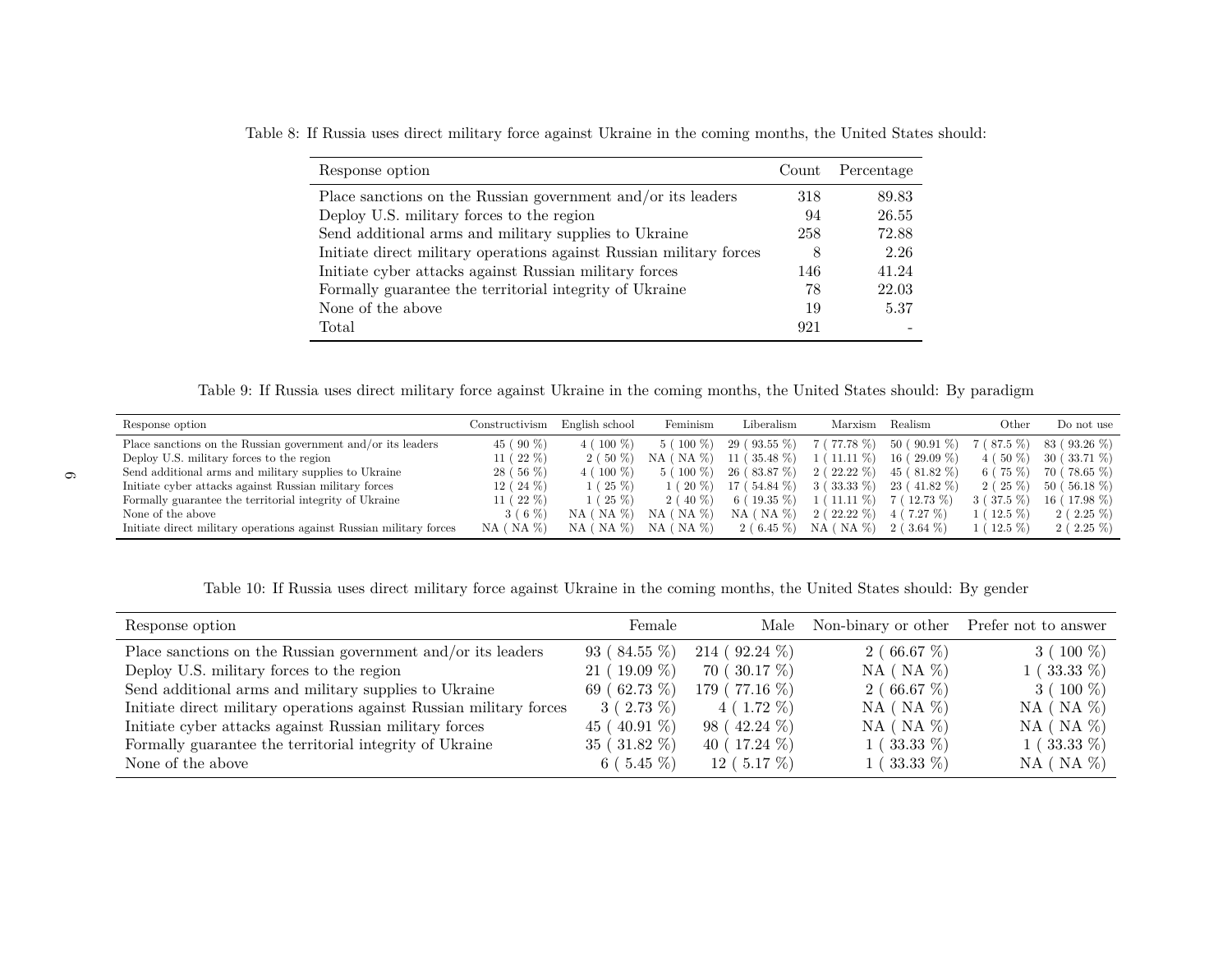| Response option                                                     | 18-24 | 25-35              | 36-45         | $46 - 55$       | 56-65               | $66+$                        |
|---------------------------------------------------------------------|-------|--------------------|---------------|-----------------|---------------------|------------------------------|
| Place sanctions on the Russian government and/or its leaders        | %     | $(100\%)$<br>10 (  | 76 (80 %)     | 88 (96.7 %)     | 85 (93.41 %)        | 45 (84.91 $%$ )              |
| Deploy U.S. military forces to the region                           | %     | $1(10\%)$          | $24(25.26\%)$ | 29(31.87%)      | 23(25.27%)          | 13 (<br>$(24.53\%)$          |
| Send additional arms and military supplies to Ukraine               | $\%$  | $8(80\%)$          | $59(62.11\%)$ | 73 (80.22 %)    | $(79.12\%)$<br>72 ( | 35 <sub>1</sub><br>$66.04\%$ |
| Initiate cyber attacks against Russian military forces              | $\%$  | $5(50\%)$          | $38(40\%)$    | 37 (40.66 $%$ ) | $38(41.76\%)$       | 23 (<br>43.4 %)              |
| Initiate direct military operations against Russian military forces | $\%$  | $NA$ ( $NA$ $\%$ ) | $2(2.11\%)$   | $2(2.2\%)$      | $2(2.2\%)$          | $1(1.89\%)$                  |
| Formally guarantee the territorial integrity of Ukraine             | $\%$  | $NA$ ( $NA$ $\%$ ) | $25(26.32\%)$ | $21(23.08\%)$   | $19(20.88\%)$       | $9(16.98\%)$                 |
| None of the above                                                   | $\%$  | $NA$ ( $NA$ $\%$ ) | 7(7.37%)      | $1(1.1\%)$      | $4(4.4\%)$          | $7(13.21\%)$                 |

Table 11: If Russia uses direct military force against Ukraine in the coming months, the United States should: By age

Table 12: If Russia uses direct military force against Ukraine in the coming months, the United States should: By area of expertise

| Response option                                                     | International/Global Security | Other             | I am not an IR scholar | No data |
|---------------------------------------------------------------------|-------------------------------|-------------------|------------------------|---------|
| Place sanctions on the Russian government and/or its leaders        | 145 (94.77 %)                 | 156 ( $87.15\%$ ) | 17 ( $77.27\%$ )       | %       |
| Deploy U.S. military forces to the region                           | 48 (31.37 %)                  | 42 ( $23.46\%$ )  | $4(18.18\%)$           | %       |
| Send additional arms and military supplies to Ukraine               | 123 ( $80.39\%$ )             | $122(68.16\%)$    | 13 (59.09 $\%$ )       | %       |
| Initiate direct military operations against Russian military forces | $2(1.31\%)$                   | 6 ( $3.35\%$ )    | $NA$ ( $NA$ $\%$ )     | %       |
| Initiate cyber attacks against Russian military forces              | 66 (43.14 $\%$ )              | 69 (38.55 $\%$ )  | 11 ( $50\%$ )          | %       |
| Formally guarantee the territorial integrity of Ukraine             | $23(15.03\%)$                 | $52(29.05\%)$     | $3(13.64\%)$           | %       |
| None of the above                                                   | $4(2.61\%)$                   | 14 (7.82 $\%$ )   | $1(4.55\%)$            | $\%$    |

Table 13: If Russia uses direct military force against Ukraine in the coming months, the United States should: By region of expertise

| Response option                                                     | Central and Eastern Europe or Russia/Former Soviet Union | Other                      | No data       |
|---------------------------------------------------------------------|----------------------------------------------------------|----------------------------|---------------|
| Place sanctions on the Russian government and/or its leaders        | $55(94.83\%)$                                            | $178 (90.82 \%)$ 85 (85 %) |               |
| Deploy U.S. military forces to the region                           | $22(37.93\%)$                                            | 53 (27.04 %)               | $19(19\%)$    |
| Send additional arms and military supplies to Ukraine               | 39 (67.24 $\%$ )                                         | $149(76.02\%)$             | 70 (70 %)     |
| Initiate direct military operations against Russian military forces | $3(5.17\%)$                                              | $4(2.04\%)$                | 1 ( 1 %)      |
| Initiate cyber attacks against Russian military forces              | $24(41.38\%)$                                            | 86 (43.88 %)               | $36^{(36)}%$  |
| Formally guarantee the territorial integrity of Ukraine             | 11 ( $18.97\%$ )                                         | 36(18.37%)                 | 31 (31 $\%$ ) |
| None of the above                                                   | $2(3.45\%)$                                              | 11 (5.61%)                 | 6 ( 6 $%$ )   |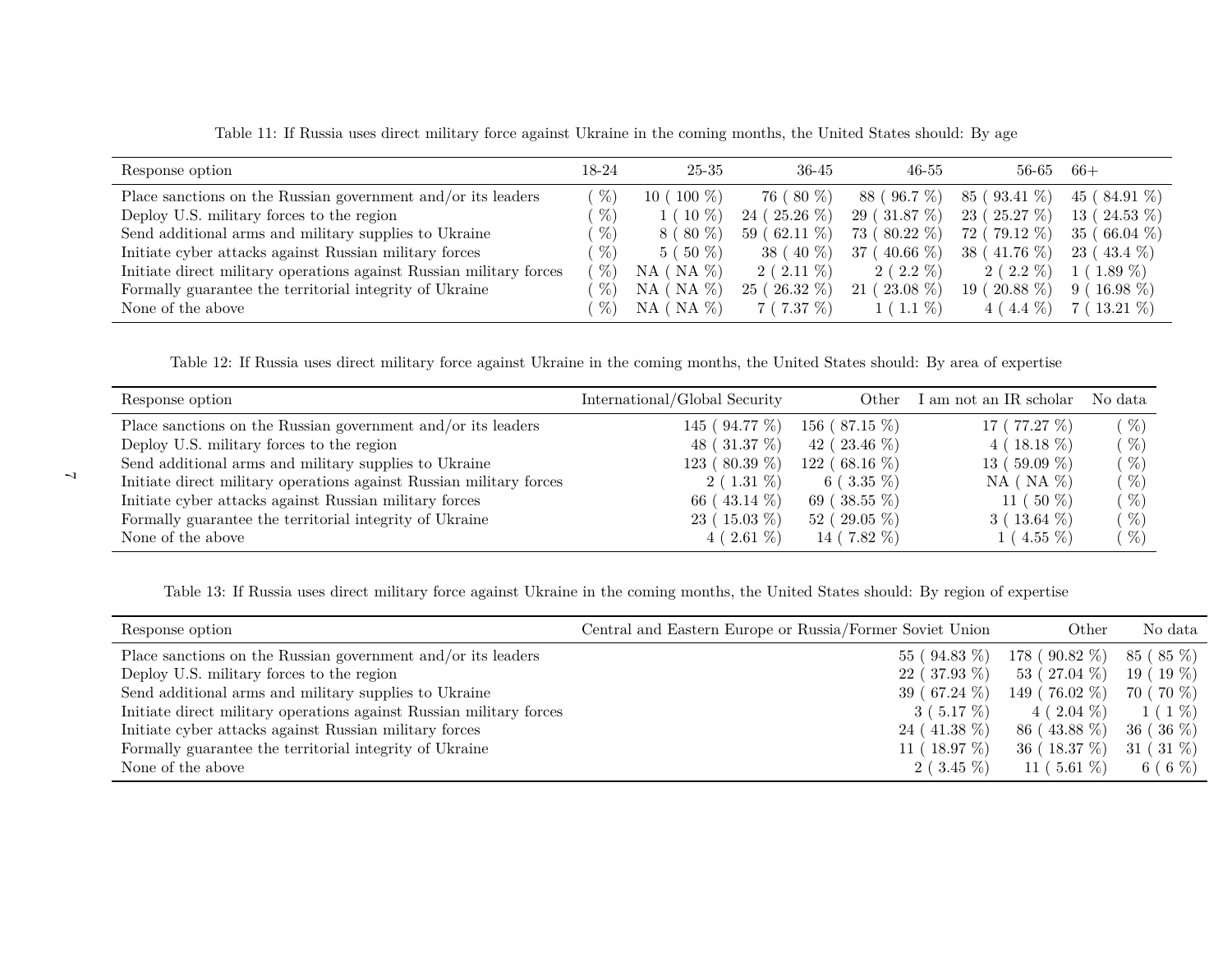#### **Graphs**





Figure 2:<br>In the next year, will Russia use military force against Ukrainian military<br>forces or additional parts of the territory of Ukraine where it is not currently operating?